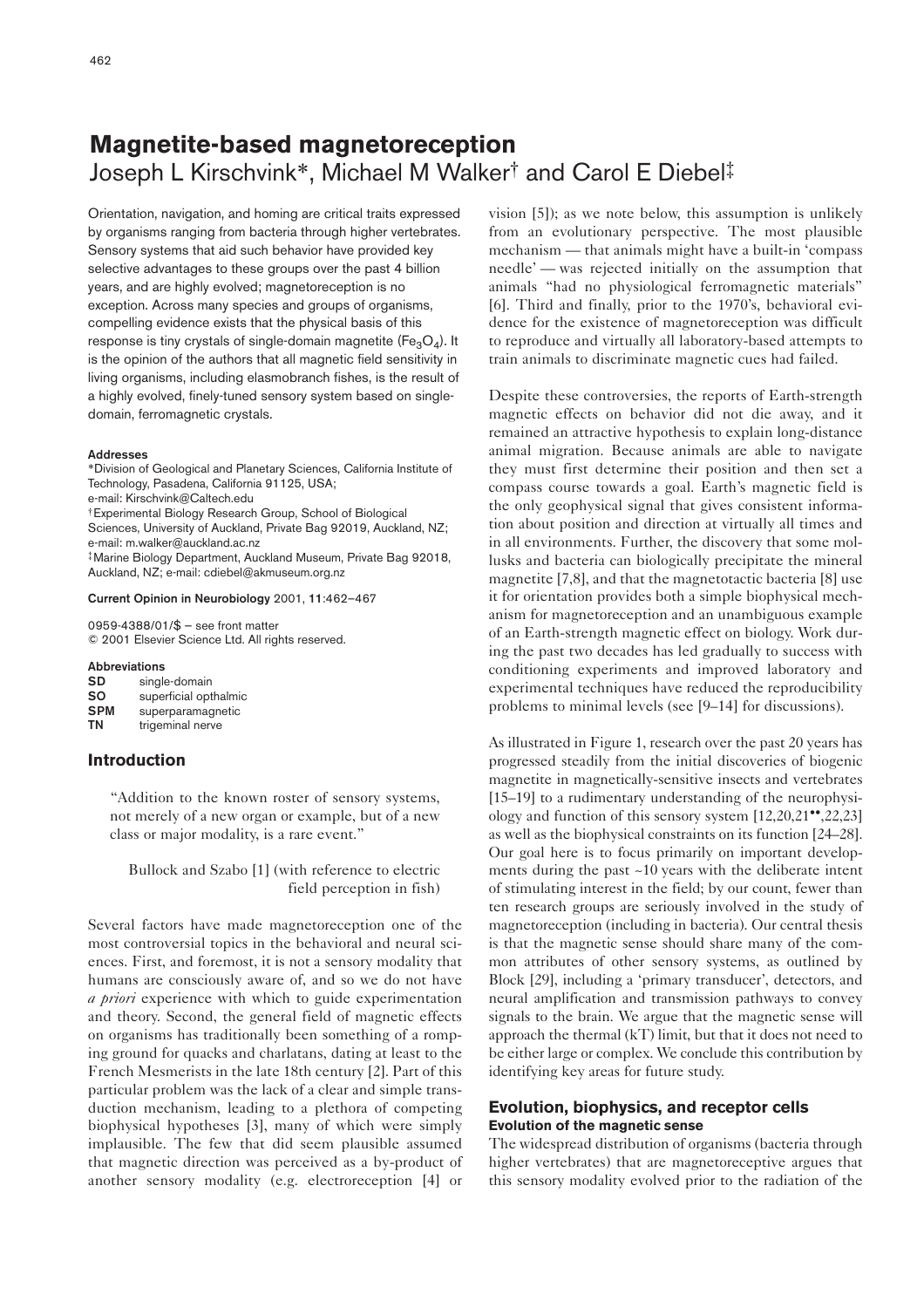animal phyla and shares a common origin. In microorganisms, magnetoreception solves the problem of the random walk induced by Brownian motion, as the magnetic orientation energy is typically a factor of 10 or more than the background thermal energy, kT. Swimming along magnetic field lines allows them to stay at the oxygen gradient near the mud/water transition. As the early metazoans also lived in an aqueous environment, navigational abilities ought to have been selected for strongly (for recent reviews see [14,30]). Thus, we propose that the biophysical mechanisms for magnetoreceptive transduction in the nervous system have evolved as ancestral traits, common to all animals, and not as separate entities between groups.

Furthermore, any magnetic sensory system will be subjected to the same forces of evolution as any other genetically-controlled biological process. We suggest that magnetoreception has evolved through the process of 'exaptation', as described by Gould and Vrba [31]. This process involves the elaboration of a biological system as an ancillary survival tool to existing modalities, until eventually the new system evolves independently and distinctly from its ancestor. Hence, the magnetic sense has increased its sensitivity, through evolutionary processes, down to the thermal noise limit (as has happened for the other senses). We reject the idea that magnetoreception is purely a by-product of electroreception or photoreception, as has been proposed [4,5].

As a result of its distinct evolution, we would expect the magnetic sense, like ~50 known sensory systems, to have developed its own complement of essential engineering features, as summarised by Block [29]. These include, first, a highly sensitive initial detection stage or primary transducer, high selectivity and minimal cross-talk with the other modalities. Transduction machinery would also be evident, as well as receptor specializations. Second, an amplification step, characterised by high gain and low noise, would boost received signals, through feedback and filtering steps. Third, signals would be encoded for transmission in a robust, faithful and efficient manner. These are characteristics of all the other sensory systems, and we propose that exaptation and natural selection have moulded the magnetic sense similarly. As a further analogy to other sensory systems we postulate that magnetoreceptive receptors are specialised for discrete functions: some monitor the direction of the magnetic field, others respond to variations in field intensity [25].

## **Magnetoreception is distinct from vision and electroreception**

Some authors report that magnetic compass orientation is a function of other sensory systems in particular vision and electroreception. Indeed, experiments altering the colour of light presented to animals in orientation cages or arenas changes the magnetoreceptive effects on their behaviour [32–34].The authors interpret these data as support for the optical pumping hypothesis of Leask [5], which notes that

#### **Figure 1**



Critical advances in the evolution and understanding of magnetitebased magnetoreception. **(a)** Oldest reported magnetofossils from 4.0 billion-year-old carbonate blebs in the Martian meteorite ALH84001 [50", 51", 52]; the oldest Earth magnetofossils are 2.1 billion years old. **(b)** Typical chains of biogenic magnetite from magnetotactic bacteria (courtesy H Vali). **(c)** Bullet-shaped magnetosomes in eukaryotic algae [56]. **(d)** Magnetosome chains from the frontal tissues of chinook salmon [19]. **(e)** Three- dimensional reconstruction of the candidate magnetite-based sensory cell in the trout [21••], imaged by confocal microscopy. A single optical slice that contains the magnetosome chain (arrowhead) is offset from the rest to show its placement within the cell. **(f)** Model of how a magnetosome chain could act to open a transmembrane ion channel. The grey rectangle represents a magnetosome that is anchored via a cytoskeletal filament to a mechanically activated trans-membrane ion channel [24,26,28]. Torque from the magnetosome, if properly applied, could cause the transient opening of the channel and lead to membrane depolarization.

photosensitive molecules, like rhodopsin, are subject to magnetic influences which might lead to chemical effects. However, other experiments have shown that light is not necessary for manetoreception in bees, turtles or birds [13,14,35]. This rules out the dependence of magnetoreception on optical pumping. Tiny magnets attached near the measured region of magnetite concentration in honey bees (and far from the eyes) interfere with magnetic discrimination in choice experiments [11]. In addition, the nature of light-induced behavioral changes in the compass orientation response of *Drosophila* [34], the newt [36] and birds [14] varies greatly. Visual cues undoubtedly have profound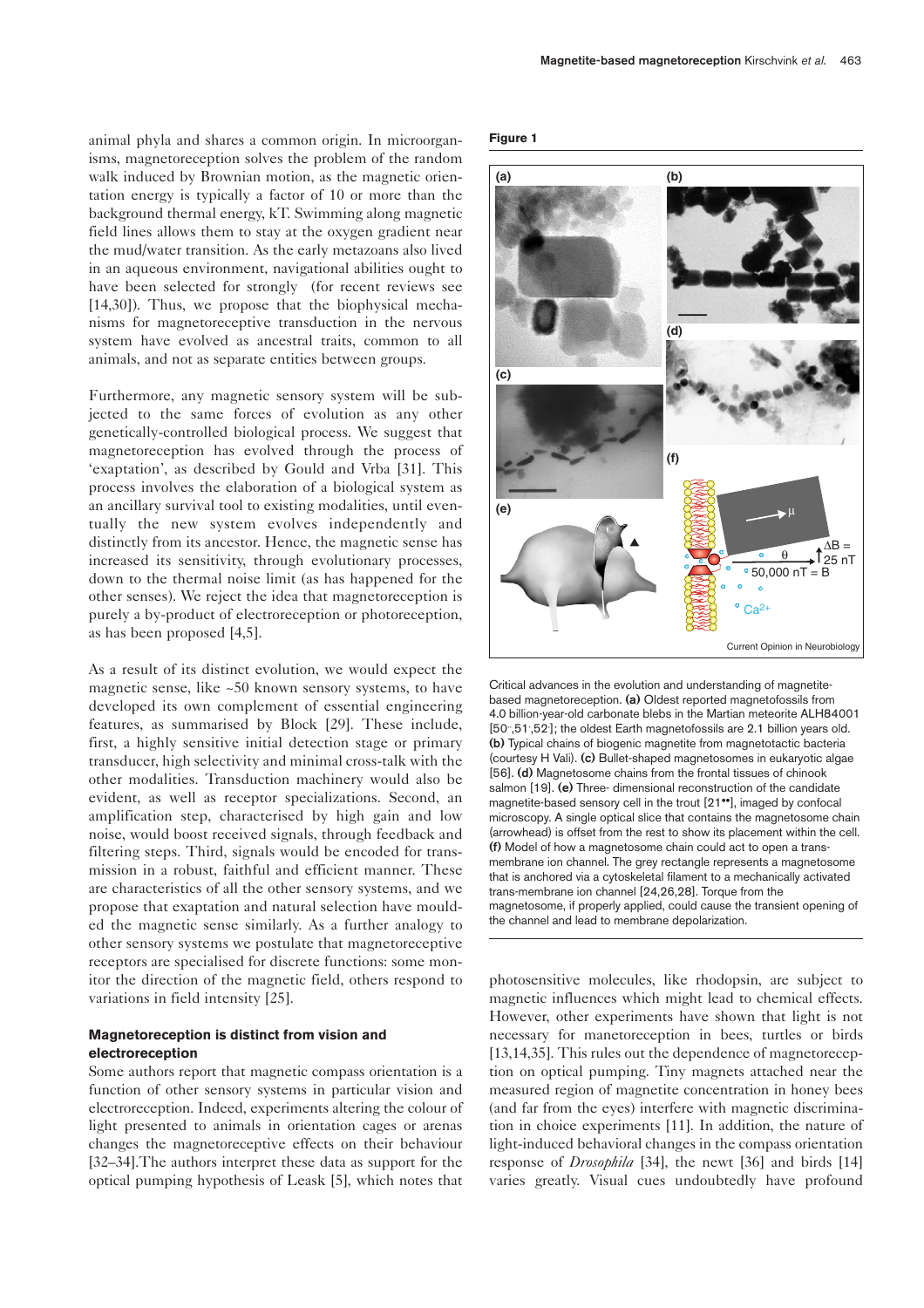#### **Figure 2**

Impairment of learned magnetic discrimination by short-tailed stingrays (data from [40]). An attached magnet, moving with an animal, should not impair an inductionbased sensory system, whereas it should disable any other receptor within its field of influence. Experiments were performed following the general magnetic training technique of Walker [57] for tuna, in which two magnetic stimuli are presented: one with the uniform background magnetic field; the other with the field altered by application of non-uniform gradients from a large coil system. Each point represents the mean number of responses per session made by the experimental animals in the presence of the reinforced stimulus (filled circles) and the non-reinforced stimulus (open circles). Panels **(a)** and **(b)** show the discrimination performance before and after the insertion of brass weights into the nasal cavities of the



animals. Panel **(c)** shows impairment of discrimination by replacement of the brass weights by neodymium-iron-boron magnets of the same size as the brass weights. Panel **(d)** shows the recovery of discrimination after removal of the magnets.

effects on all aspects of behavior, including those influenced by magnetism. However, these cues do not need to act at the receptor level.

Electrical induction has also been proposed as the mechanism for magnetic compass orientation in elasmobranch fish [4,37], although this system would be inefficient in terrestrial animals and navigating sharks [38] without large structures [39]. Conditioning experiments suggest an adequate electrical sensitivity for a compass response, but observed behaviour in sharks and rays indicates electroreception to be primarily used for locating prey. As induction in the geomagnetic field generates unwanted noise for the electrical sense, a separate magnetic sense would enable elasmobranchs to filter out this unwanted noise, and concentrate on prey location. Recent experiments rule out electroreception as the basis of magnetoreception in elasmobranchs: magnets attached to rays impaired their performance in discrimination tasks (Figure 2). Furthermore, to achieve the magnetic sensitivity needed to explain migratory behavior and navigation [20,38] with these other sensory systems, elasmobranchs would require extremely long ampullary canals and birds would need extremely large photoreceptor structures. Neither of these has yet been demonstrated.

## **Experimental evidence for a ferromagnetic-based receptor**

All magnetotactic microbes, both bacteria and eukaryotic algae, contain internal chains of either single-domain (SD) magnetite or greigite  $(Fe_3S_4)$  [41] that produce a magnetic moment large enough to rotate the cells passively into alignment with the geomagnetic field. A simple pulse-remagnetization experiment that turns north-seeking organisms into south-seekers, and *vice versa* [42] demonstrates that this behavior is ferromagnetic. Elongate SD magnetite crystals can only be magnetized parallel to their long axis, but in one of two polarities. A magnetic pulse applied antiparallel to the magnetization direction causes the moment to reverse direction, making a bacterium swim south instead of north. This is a unique property of ferromagnetic materials. The short time duration and moderate strength of this magnetic pulse can be applied without affecting any other physiological function. The controlled application of a weak DC-biasing field rules out other magnetic effects (such as induced electric fields and paramagnetism) as the mechanism.

Similar pulse-remagnetization experiments on bees and birds also affect animal behavior, a finding only compatible with the existence of SD ferromagnetic magnetoreceptors [13,32,33,43–45]. In birds, results show a clear effect of pulse treatment on directional choice in orientation xperiments, although pulses were applied perpendicular, rather than antiparallel, to the background field. Hence, the results are not as easy to predict or interpret as those in microorganisms or bees.

Suggestions have been made that deposits of superparamagnetic (SPM) magnetite detected in some animals [24,46,47] may be involved in magnetoreception. These magnetite crystals are so small that the magnetic effects that normally pin the magnetic moment to the crystal are below thermal noise, thus allowing the moments to track the direction of the local magnetic field without moving the crystal. However, our early suggestion [24] that these small crystals might actually be the primary coupling agents between the magnetic field and membrane depolarization is probably wrong, as they are far less efficient at this than are the larger, more stably magnetized particles. Forces between adjacent magnetized particles vary as the inverse fourth power of distance, implying that evolutionary pressures noted above should drive them to employ the more energetic SD particles, as found in the candidate receptor cells in fish [12,21••]. Transmission electron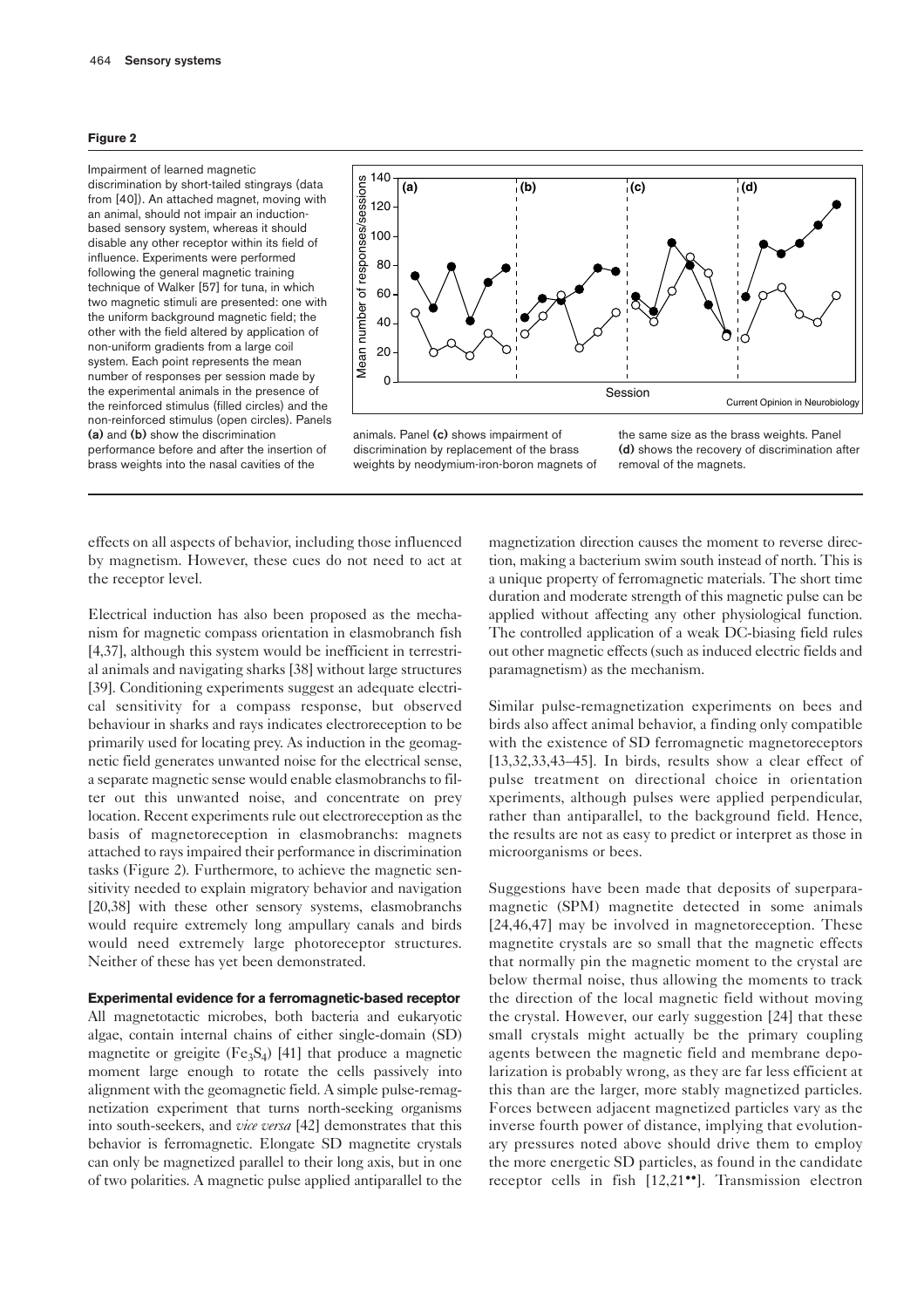microscopy images of SPM extracts in bees show them in ordered sheet-like arrays [46], clearly not free to deform or move, as suggested recently for SPM material in pigeon beaks [48]. In retrospect, our attempt to 'demagnetize' honeybees [49], which we interpreted as supporting a SPM receptor, probably failed because the alternatingfield frequency used (60 Hz) caused the magnetosome chains to rotate rather than remagnetize as in the Kalmijn-Blakemore experiment [42]. Short magnetic pulses have a reversing effect on bees [13], indicating that their primary receptors are SD. SPM magnetite, however, will locally amplify the flux density of the local geomagnetic field, and could enhance the frequency response and sensitivity of nearby SD receptors [28]. Rough estimates for SD receptors indicate that the high sensitivity to small geomagnetic fluctuations displayed by bees [9] and migratory animals [20] can be achieved by the integration of intensity-dependent signals from only a few million receptor cells [25].

# **Neurophysiology of magnetite and magnetoreceptors**

Although early work on the distribution of biogenic magnetite in birds and fish hinted at a role for the trigeminal nerve system in magnetoreception [16,17], Semm and Beason [20] were the first to obtain clear recordings of responses to weak magnetic stimuli. They found that single units in the superficial ophthalmic (SO) branch and ganglion cells of the trigeminal nerve (TN) system responded to changes in the intensity of the earth's magnetic field as small as 200 nT, or ~0.4% variation in background strength. They also showed that the firing rates of units increased as the logarithmic function of field intensity, and that units fired in phase with a weak sinusoidal magnetic stimulus at very low frequencies. Apparently, however, the units locked on to one phase of the wave cycle and not to its anti-phase. A similar observation was made by Walker *et al.* [12] who reported that units in the SO branch of the TN of rainbow trout responded to either the onsets or offsets of step changes in magnetic intensity, but not to both. These results point to a common locus of magnetic field detection in vertebrates.

If magnetite-containing cells are used in magnetoreception, it is reasonable to predict that they should be linked to magnetically responsive nerves. Nerve-tracing studies in the trout [12,21••] have used Di-I placed on the cut ends of the SO branch of the TN at the site where electrophysiological recordings of responses to magnetic field stimulation were made. The Di-I migrated in both anterograde and retrograde directions along myelinated and unmyelinated fibres in the TN. Posterior to the orbit, the SO branch joined other branches of the TN, terminating in cell bodies of the anterior ganglion. From the ganglion, labeled nerve tracts entered the anterior dorsal area of the medulla oblongata. Anterior to the orbit, the SO branch has rami that innervate the skin, surround the olfactory nerve and olfactory capsule, and that surround as well as penetrate the olfactory capsule. Fine branches of the SO also penetrated the olfactory lamellae from the top and the base. The top branches terminated in finer processes at the distal end of the olfactory lamellae. Diebel *et al.* [21••] then used the crystal and magnetic properties of SD magnetite to identify candidate magnetoreceptor cells in the nose despite the small size (<100 nm) and extreme rarity (<5 ppb by volume) of the magnetite crystals. Reflection of laser light off the crystal surfaces permitted detection of chains of magnetite crystals in a confocal laser-scanning microscope that were then imaged and uniquely identified as magnetite using atomic and magnetic force microscopy. The chains of magnetite crystals were 1  $\mu$ m long (range  $0.5 \mu m$ –1.5  $\mu$ m) giving a magnetic to thermal energy ratio of  $~4$ , which is appropriate for magnetoreception [25 $^{\circ}$ ].

The multi-lobed cells containing magnetite particles were 10–12 µm long and were consistently located near the basal lamina of the olfactory epithelium. The location of the magnetite crystals chains within each cell suggests that a mechanical linkage could transduce its movement in response to external magnetic fields into changes in the membrane potential of the cell. This may be achieved by opening mechanically-activated transmembrane ion channels, as depicted in Figure 1f, and the biophysical properties of such a system are well understood [24,26,28]. The way is thus open for detailed ultrastructural studies to determine how the magnetite chains are coupled to the cell and to search for afferent synaptic links to the SO branch of the TN.

## **Conclusions and future prospects**

Magnetoreception may well have been among the first sensory systems to evolve, as suggested by the presence of magnetosomes and magnetosome chain structures in the 4.0 billion year old carbonate blebs of the Martian meteorite ALH84001 [50••,51•,52•]. Although this is nearly half a billion years older than the oldest microbial fossils on Earth, it suggests that this genetic ability was brought here from Mars via the process of panspermia [53•]. In terms of the evolutionary arguments presented above, the striking similarity in magnetosome structure and organization in bacteria, protists, and vertebrates, and the deep fossil record, supports the hypothesis that magnetite biomineralization system arose initially in the magnetotactic bacteria and was incorporated into eukaryotic cells through endosymbiosis; later, it may even have been used as a template to drive the widespread biomineralization events during the Cambrian explosion [54•]. Bertani *et al.* [55] have shown this year that the genome of *Magnetospirillum magnetotacticum* is only ~4.3 Mb in size, and the US Department of Energy has recently completed shotgun sequencing of both it and a *Magnetococcus* (MC-1); final assembly is now in progress. Understanding the genetic basis of magnetite biomineralization through these organisms will provide molecular tools for testing the hypothesis of common descent, and for testing magnetite's role in magnetoreception of all animal groups.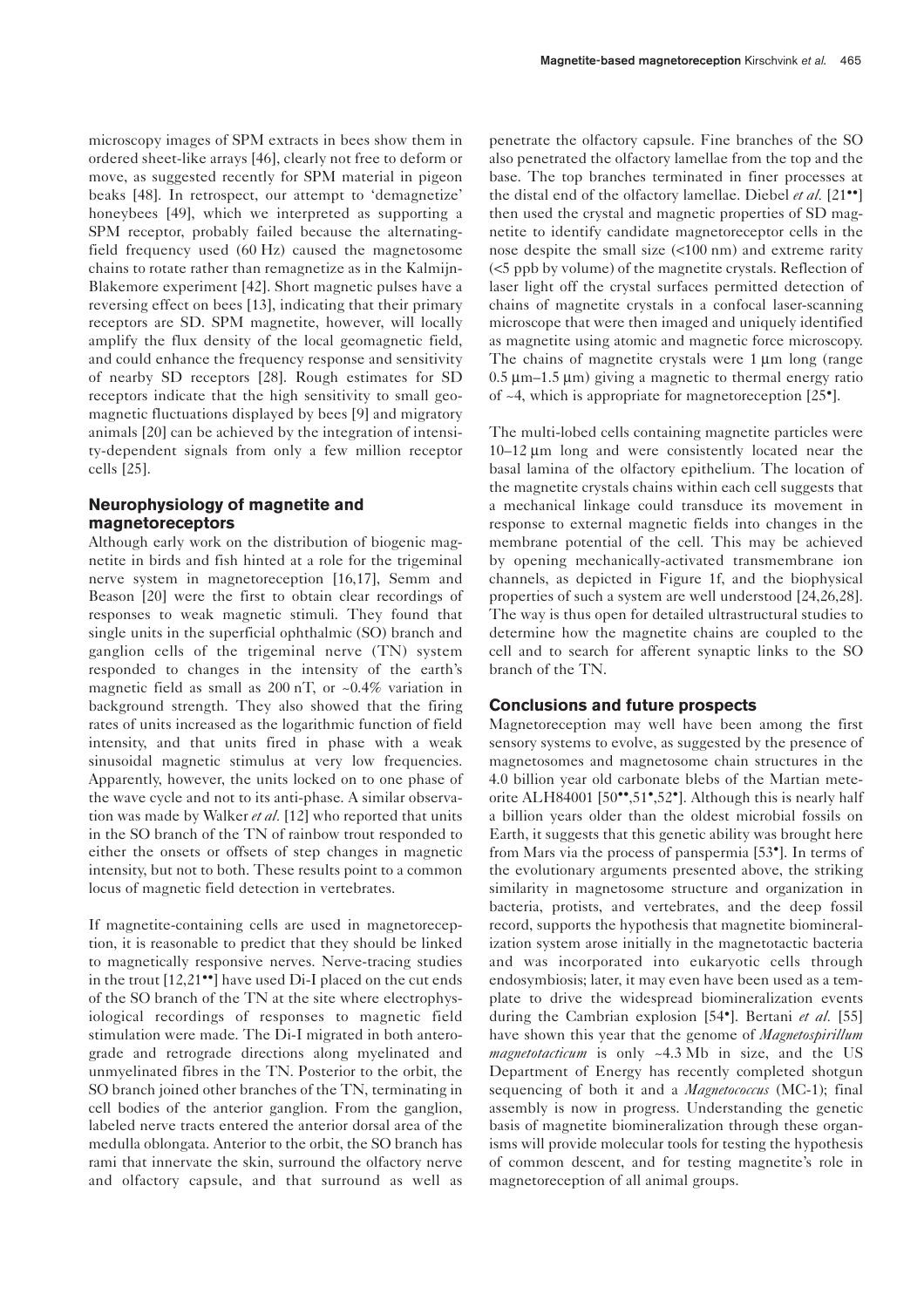#### **References and recommended reading**

Papers of particular interest, published within the annual period of review, have been highlighted as:

- of special interest
- ••of outstanding interest
- 1. Bullock TH, Szabo T: **Introduction.** In *Electroreception*. Edited by Bullock TH, Heiligenberg W. New York: Wiley; 1986:1-12.
- 2. Kirschvink JL: **Magnetoreception: homing in on vertebrates.** *Nature* 1997, **390**:339-340.
- 3. Adair RK: **Constraints on biological effects of weak extremely-low frequency electromagnetic fields.** *Phys Rev* 1991, **43**:1039-1048.
- 4. Kalmijn AJ: **Biophysics of geomagnetic field detection.** *IEEE Trans Magn* 1981, **17**:1113-1124.
- 5. Leask MJM: **A physiochemical mechanism for magnetic field detection by migratory birds and homing pigeons.** *Nature* 1977, **267**:144.
- 6. Griffin DR: **The sensory basis of bird navigation.** *Q Rev Biol* 1944, **19**:15-31.
- 7. Lowenstam HA: **Magnetite in denticle capping in recent chitons (***Polyplacophora***).** *Bull Geol Soc Am* 1962, **73**:435-438.
- 8. Blakemore RP: **Magnetotactic bacteria.** *Science* 1975, **190**:377-379.
- 9. Walker MM, Bitterman ME: **Honeybees can be trained to respond to very small changes in geomagnetic field intensity.** *J Exp Biol* 1989, **145**:489-494.
- 10. Walker MM, Bitterman ME**: Conditioned responding to magnetic fields by honeybees.** *J Comp Phys* 1985, **157**:67-73.
- 11. Walker MM, Bitterman ME: **Attached magnets impair magnetic field discrimination by honeybees.** *J Exp Biol* 1989, **141**:447-451.
- 12. Walker MM, Diebel CE, Haugh CV, Pankhurst PM, Montgomery JC, Green CR: **Structure and function of the vertebrate magnetic sense.** *Nature* 1997, **390**:371-376.
- 13. Kirschvink JL, Kobayashi-Kirschvink A: **Is geomagnetic sensitivity real? Replication of the Walker-Bitterman conditioning experiment in honey bees.** *Am Zool* 1991, **31**:169-185.
- 14. Wiltschko R, Wiltschko W: *Magnetic Orientation in Animals*, vol 33. Berlin: Springer; 1995.
- 15. Gould JL, Kirschvink JL, Deffeyes KS: **Bees have magnetic remanence.** *Science* 1978, **201**:1026-1028.
- 16. Walcott C, Gould JL, Kirschvink JL: **Pigeons have magnets.** *Science* 1979, **205**:1027-1029.
- 17. Walker MM, Kirschvink JL, Chang SBR, Dizon AE: **A candidate magnetic sense organ in the Yellowfin Tuna** *Thunnus albacares***.** *Science* 1984, **224**:751-753.
- 18. Walker MM, Quinn TP, Kirschvink JL, Groot T: **Production of singledomain magnetite throughout life by sockeye salmon,** *Oncorhynchus nerka***.** *J Exp Biol* 1988, **140**:51-63.
- 19. Mann S, Sparks NHC, Walker MM, Kirschvink JL: **Ultrastructure, morphology and organization of biogenic magnetite from sockeye salmon,** *Oncorhynchus nerka***: implications for magnetoreception.** *J Exp Biol* 1988, **140**:35-49.
- 20. Semm P, Beason RC: **Responses to small magnetic variations by the trigeminal system of the bobolink.** *Brain Res Bull* 1990, **25**:735-740.
- 21. Diebel CE, Proksch R, Green CR, Nielson P, Walker MM**: Magnetite**  •• **defines a magnetoreceptor.** *Nature* 2000, **406**:299-302. Following up on previous work [12], the authors used confocal and magnetic force microscopy to demonstrate that the iron oxide crystals in cells near the terminus of the trigeminal neurons were SD magnetite crystals. They also made a preliminary three-dimensional reconstruction from optical sections of a candidate receptor cell as shown here in Figure 1e.
- 22. Lohmann KJ, Willows AOD, Pinter RB: **An identifiable molluscan neuron responds to changes in earth–strength magnetic-fields.** *J Exp Biol* 1991, **161**:1-24.
- 23. Wang JH, Cain SD, Lohmann KJ: **The identification and characterization of magnetically sensitive neurons in the marine mollusc** *Tritonia diomedea***.** *Am Zool* 1999, **39**:252.
- 24. Kirschvink JL, Gould JL: **Biogenic magnetite as a basis for magnetic field sensitivity in animals.** *Biosystems* 1981, **13**:181-201.
- 25. Kirschvink JL, Walker MM: **Particle-size considerations for magnetite-based magnetoreceptors.** In *Magnetite Biomineralization and Magnetoreception in Organisms: A New Biomagnetism*. Edited by Kirschvink JL, Jones DS, McFadden B. New York: Plenum Press; 1985:243-254.
- 26. Kirschvink JL: **Constraints on biological effects of weak extremely low-frequency electromagnetic fields comment.** *Phys Rev* 1992, **46**:2178-2184.
- 27. Kirschvink JL: **Microwave absorption by magnetite: a possible mechanism for coupling nonthermal levels of radiation to biological systems.** *Bioelectromagnetics* 1996, **17**:187-194.
- 28. Kirschvink JL, Padmanabha S, Boyce CK, Oglesby J: **Measurement of the threshold sensitivity of honeybees to weak, extremely low frequency magnetic fields.** *J Exp Biol* 1997, **200**:1363-1368.
- 29. Block SM: **Biophysical principles of sensory transduction.** In *Sensory Transduction*. Edited by Corey DP, Roper SD. New York: The Rockefeller University Press; 1992:1-18.
- 30. Lohmann KJ, Johnsen S: **The neurobiology of magnetoreception in vertebrate animals.** *Trends Neurosci* 2000, **23**:153-159.
- 31. Gould SJ, Vrba ES: **Exaptation a missing term in the science of form.** *Palaeobiology* 1982, **8**:4-15.
- 32. Wiltschko W, Wiltschko R: **Migratory orientation of European robins is affected by the wavelength of light as well as by a magnetic pulse.** *J Comp Physiol* 1995, **177**:363-369.
- 33. Munro U, Munro JA, Phillips JB, Wiltschko W: **Effect of wavelength of light and pulse magnetization on different magnetoreception systems in a migratory bird.** *Aust J Zool* 1997, **45**:189-198.
- 34. Phillips JB, Sayeed O: **Wavelength-dependent effects of light on magnetic compass orientation in** *Drosophila melanogaster***.** *J Comp Physiol* 1993, **172**:303-308.
- 35. Lohman K, Lohman C: **Acquisition of magnetic directional preference in hatchling loggerhead sea turtles.** *J Exp Biol* 1994, **190**:1-8.
- 36. Phillips JB, Borland SC: **Use of a specialized magnetoreception system for homing by the eastern red-spotted newt** *Notophthalmus viridescens***.** *J Exp Biol* 1994, **188**:275-291.
- 37. Paulin MG: **Electroreception and the compass sense of sharks.** *J Theor Biol* 1995, **174**:325-339.
- 38. Klimley AP: **Highly directional swimming by scalloped hammerhead sharks, sphyrna-lewini, and subsurface irradiance, temperature, bathymetry, and geomagnetic-field.** *Mar Biol* 1993, **117**:1-22.
- 39. Rosenblum B, Jungerman RL, Longfellow L: **Limits to inductionbased magnetoreception.** In *Magnetite Biomineralization and Magnetoreception in Organisms: A New Biomagnetism*. Edited by Kirschvink JL, Jones DS, MacFadden BJ. New York: Plenum Press; 1985:223-232.
- 40. Walker MM, Diebel CE, Kirschvink JL: **Detection and use of the earth's magnetic field by aquatic vertebrates.** In *Proc SPAE Conference, 2000*; 2001:in press.
- 41. Schuler D, Frankel RB: **Bacterial magnetosomes: microbiology, biomineralization and biotechnological applications.** *Appl Microbiol Biotechnol* 1999, **52**:464-473.
- 42. Kalmijn AJ, Blakemore RP: **The magnetic behavior of mud bacteria.** In *Animal Migration, Navigation and Homing*. Edited by Schmidt-Koenig K, Keeton WT. Berlin: Springer-Verlag; 1978:354-355.
- 43. Beason RC, Wiltschko R, Wiltschko W: **Pigeon homing: effects of magnetic pulses on initial orientation.** *Auk* 1997, **114**:405-415.
- 44. Munro U, Munro JA, Phillips JB, Wiltschko R, Wiltschko W: **Evidence for a magnetite-based navigational map in birds.** *Naturwissenschaften* 1997, **84**:26-28.
- 45. Wiltschko W, Munro U, Beason RC, Ford H, Wiltschko R: **A magnetic pulse leads to a temporary deflection in the orientation of migratory birds.** *Experientia* 1994, **50**:697-700.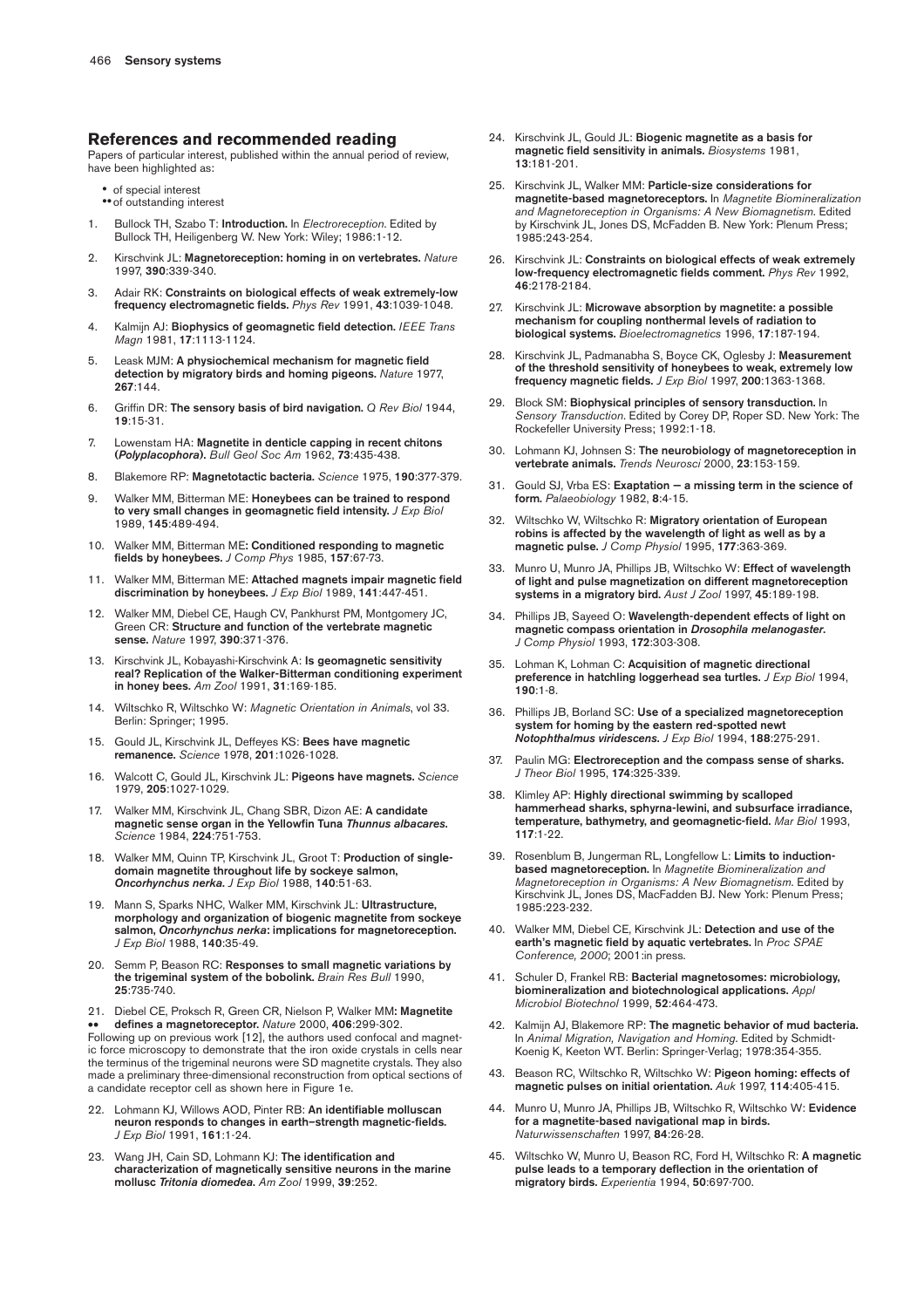- 46. Kirschvink JL, Brassart J, Nesson MH: *Magnetite-Based Biological Effects in Animals*, vol TR-111901. Edited by Rafferty C. Palo Alto, CA: Electrical Power Research Institute; 1998.
- 47. Hanzlik M, Heunemann C, Holtkamp-Rotzler E, Winklhofer M, Petersen N, Fleissner G: **Superparamagnetic magnetite in the upper beak tissue of homing pigeons.** *Biometals* 2000, **13**:325-331.
- 48. Shcherbakov VP, Winklhofer M: **The osmotic magnetometer: a new model for magnetite-based magnetoreceptors in animals.** *Euro Biophys J* 1999, **28**:380-392.
- 49. Gould JL, Kirschvink JL, Deffeyes KS, Brines ML**: Orientation of demagnetized bees.** *J Exp Biol* 1980, **86**:1-9.
- 50. Thomas-Keprta KL, Bazylinski DA, Kirschvink JL, Clemett SJ, •• McKay DS, Wentworth SJ, Vali H, Gibson EK, Jr, Romanek CS: **Elongated prismatic magnetite crystals in ALH84001 carbonate globules: potential martian magnetofossils.** *Geochim Cosmochim Acta* 2000, **64**:4049-4081.

See annotation [52•].

51. Thomas-Keprta KL, Clemett SJ, Bazylinski DA, Kirschvink JL,McKay DS, • SJ W, Vali H, Gibson EKJ, McKay MF, Romanek CS: **Truncated hexaoctahedral magnetite crystals in ALH84001: presumptive biosignatures.** *Proc Natl Acad Sci USA* 2001, **98**:2164-2169.

See annotation [52<sup>•</sup>].

52. Friedmann IE, Wierzchos J, Ascaso C, Winklhofer M: **Chains of**  • **magnetite crystals in the meteorite ALH84001: evidence of**

**biological origin.** *Proc Natl Acad Sci USA* 2001, **98**:2176-2181. These three papers  $[50^{\circ\circ}, 51^{\circ}, 52^{\circ}]$  report the presence of bacterial magnetosomes — indistinguishable from those produced in living magnetic bacteria — in carbonate blebs within the ALH 84001 Martian meteorite. The carbonate blebs are 4.0 billion years old. If these are biological in origin, not only does magnetite biomineralization provide the oldest evidence of life anywhere (500 million years older than the oldest fossils on Earth), but it implies that magnetoreception is truly the 'primal' sensory system. But this debate will surely continue.

53. Weiss BP, Kirschvink JL, Baudenbacher FJ, Vali H, Peters NT, • MacDonald FA, Wikswo JP: **A low temperature transfer of**

**ALH84001 from Mars to Earth.** *Science* 2000, **290**:791-795. If magnetotactic bacteria did evolve first on Mars (see [52<sup>•]</sup>), this paper

demonstrates that they could have traveled to Earth on meteorites without being killed in the process (e.g. panspermia).

- 54. Kirschvink JL, Hagadorn JW: **A grand unified theory of**
- **biomineralization.** In *The Biomineralization of Nano- and Microstructures*. Edited by Bäuerlein E, Berlin: Wiley-VCH Verlag GmbH; 2000:139-150.

This paper argues that all matrix-mediated biomineral systems in higher animals could have evolved from the magnetite system during the Cambrian explosion.

- 55. Bertani LE, Weiko J, Phillips KV, Gray RF, Kirschvink JL: **Physical and genetic characterization of the genome of** *Magnetospirillum magnetotacticum***, strain MS-1.** *Gene* 2001, **264**:257-263.
- 56. Torres de Araujo FF, Pires MA, Frankel RB, Bicudo CEM: **Magnetite and magnetotaxis in algae.** *Biophys J* 1985, **50**:375-378.
- 57. Walker MM: **Learned magnetic field discrimination in yellowfin tuna,** *Thunnus albacares***.** *J Comp Physiol* 1984, **155**:673-679.